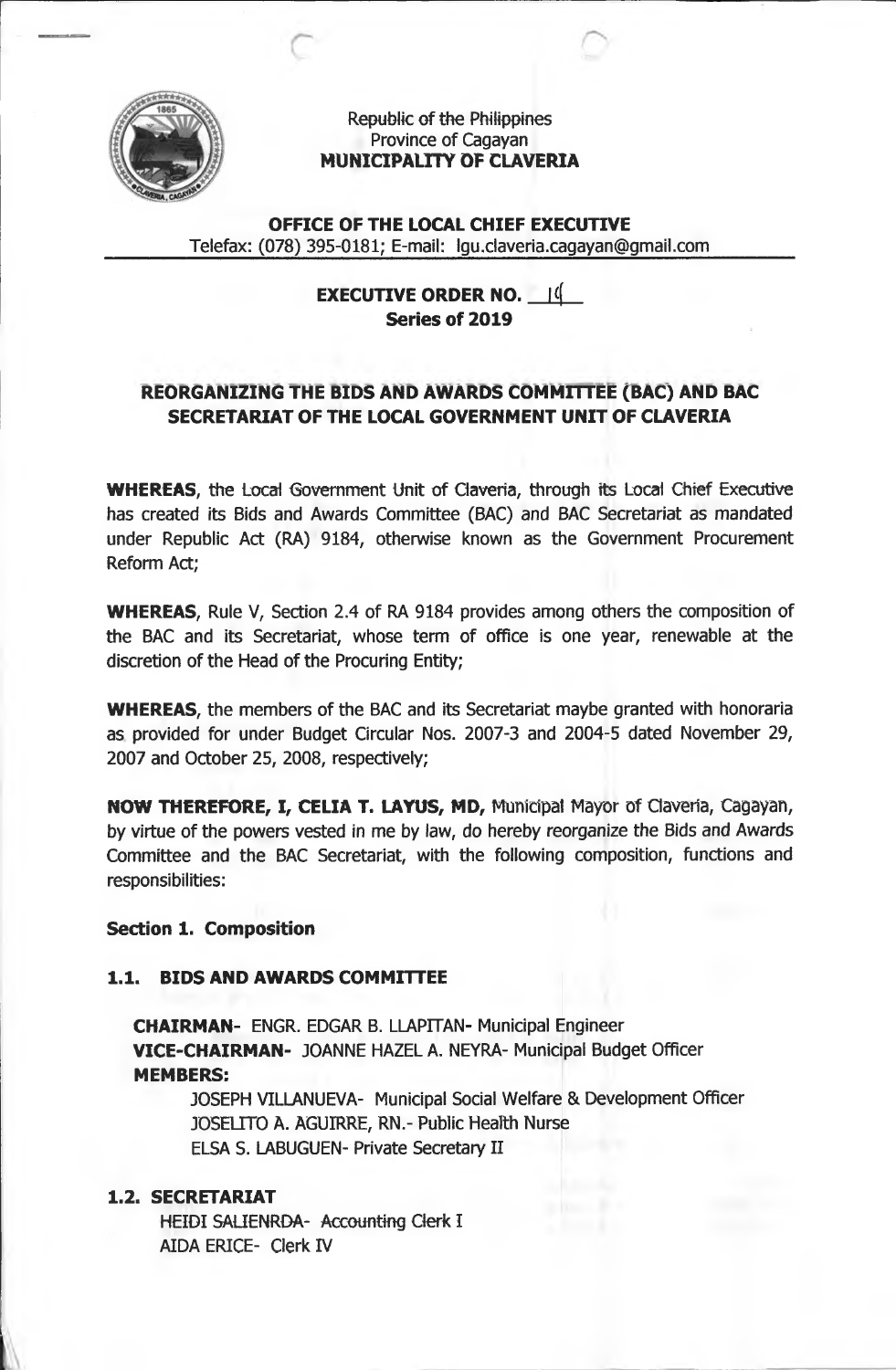ROWENA MOLINA- Administrative Aide IV CLAIRE A. NICOLAS- Assessment Clerk II ZYRELLE C. VILORIA- Clerk I

#### **Section 2. Functions and Responsibilities**

**2.1 Bids and Awards Committee-** The BAC functions and responsibilities are as follows:

a.) Ensure that the procuring entity abide by the standards set forth by RA 9184 and its IRR;

b.) Conduct of the bidding process;

b.1.) Issue the invitation to Bid/Request for expression of interest through the BAC Chairperson;

b.2.) Conduct pre-procurement and pre-bid conference;

b.3.) Determine the eligibility of prospective bidders and conduct shortlisting, in case of consulting services;

b.4.) Receive, open and perform preliminary examination of bids;

b.5.) Conduct a detailed evaluation of bids; and

b.6.) Undertake post-qualification proceedings

c.) Resolve request for consideration;

d.) Recommend:

d.l. Use of appropriate procurement method;

d.2. Award of contract to SCRB/LCRB/HRRB to the LCE or her duly authorized representative; and

d.3. Impose sanctions in accordance with Rule XXIII of the Implementing Rules and Regulations (IRR).

e.) Create the Technical Working Group, if necessary, from a pool of technical, financial and /or legal experts to assist in the procurement process;

#### **Members of the Technical Working Group:**

- 1. Jeffrey L. Salmon- Municipal Accountant
- 2. Violeta T. Tajon- Municipal Treasurer
- 3. Engr. Ryan Garcia- Zoning Officer I
- 4. Engr. Ronnie Castillejos- Engineer I
- 5. Estrella D. Andres- Municipal Planning & Development Officer

f. ) Prepare a Procurement Monitoring Report (PMR) in the form prescribed by the Government Procurement Policy Board (GPPB) that shall be approved and submitted by the LCE to the GPPB on a semestral basis or whenever required;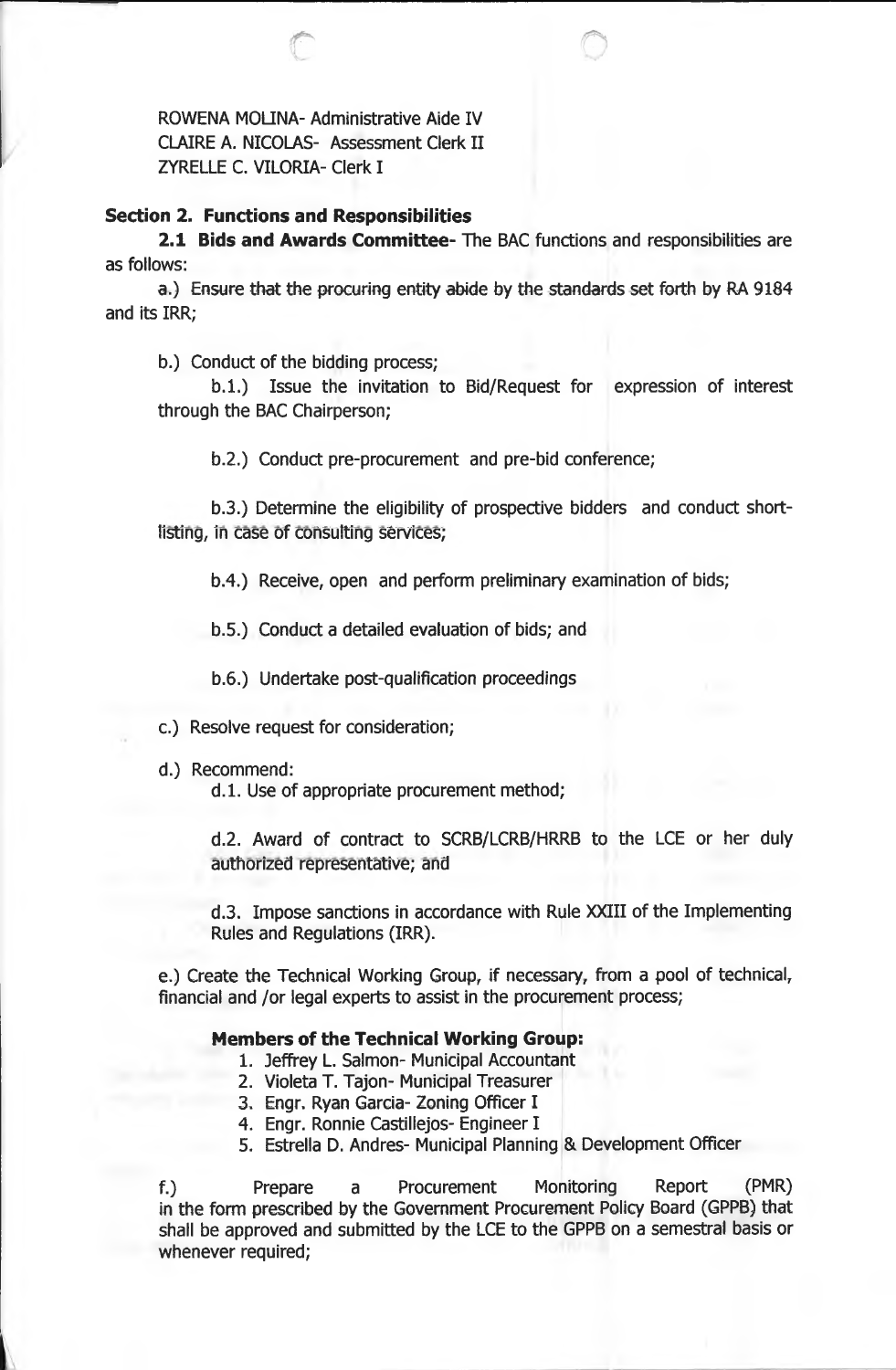g.) Accomplish a checklist showing its compliance with RA 9184, its IRR, and Procurement Manual for Local Government Units for each procurement transaction which shall subsequently be submitted to the LCE and made part of the transaction record;

h.) Invite observers required to be present during all stages of the procurement process in accordance with the guidelines stipulated in RA 9184, its IRR, and Procurement Manual for Local Government Units;

i.) Allow observers to the following documents which are exclusive, upon the latter's request and signing a confidentiality agreement:

i.l. Minutes of BAC Meetings;

i.2 Abstract of Bids;

r

1.3 Post qualification summary report;

1.4. APP and related PPMP; and

1.5. Opened proposals

j. ) Conduct due diligence review or verification of the qualifications of observers;

k.) Give utmost priority to BAC assignments over all other duties and responsibilities, until the requirements for the procurement at hand are completed (jury duty); and

l. ) Perform such other related functions as may be necessary and desirable to facilitate the procurement process.

**2.2 BAC Secretariat -** As the main administrative support of the BAC ( and the TWG, if necessary) , the BAC Secretariat shall have the following functions and responsibilities:

a. Organize and make all necessary arrangements for the BAC meetings and conferences;

b. Prepare minutes of meetings and resolutions of the BAC;

c. Take custody of procurement documents and other records. The BAC Secretariat shall ensure that all procurements undertaken by the Procuring entity are properly documented;

d. Manage the sale and distribution of bidding documents to the interested bidders;

e. Advertise and /or post bidding opportunities, Bidding documents, Supplemental Bid Bulletin, NOA, NTP, and copies of the contract;